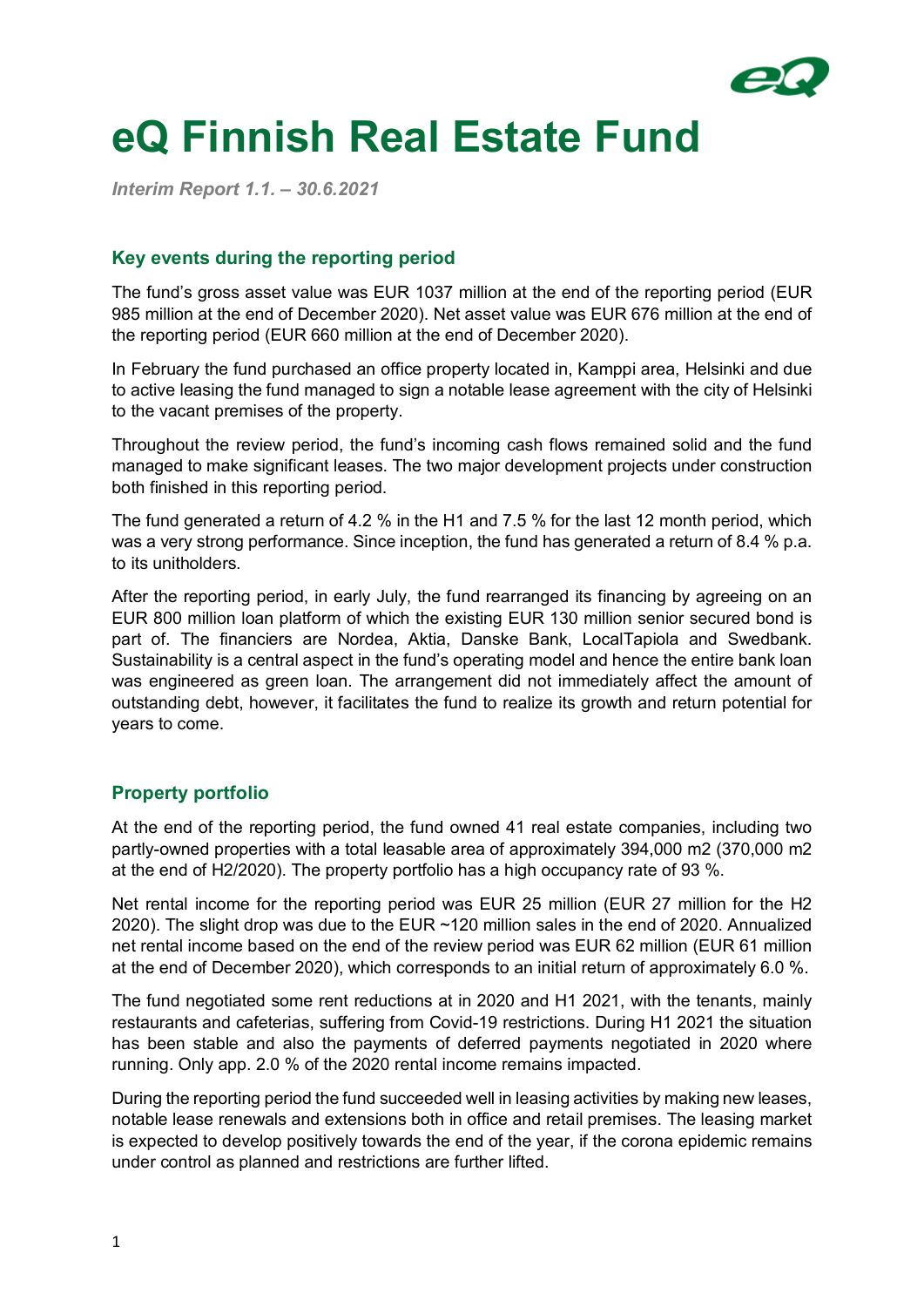

At the end of the reporting period, the fund had 461 individual rental agreements and 333 unique tenants. The five largest tenants accounted for 33 % of rental income. The weighted average lease term of the portfolio at the end of the reporting period was 5.4 years (5.6 years at the end of December 2020).

During the reporting period the fund had two major development projects under construction i.e. a parking facility in Helsinki Jätkäsaari for the Port of Helsinki, which was completed in Q1/2021, and a local centre in Tampere Kaleva with anchor tenants Kesko and Isku Group, which was completed in Q2/2021.

During the reporting period, the fund had no divestments. In February the fund purchased an office property in Kamppi, Helsinki and the Fund signed a major lease agreement of approximately 2,900 sqm with the City of Helsinki for vacant premises of the building. The fund continues to search high-quality properties and development possibilities in Helsinki area and Tampere.

The rental income generated by properties within the Capital Region and Greater Helsinki Area was 75 % of rental income, at the end of the reporting period. Rental income from within the Helsinki-Turku-Tampere growth triangle accounted for 98 % of rental income.

| Rental income by asset location |       | Rental income by asset type |     |
|---------------------------------|-------|-----------------------------|-----|
| Capital Region                  | 74%   | Office                      | 27% |
| Greater Helsinki Area           | $1\%$ | Retail                      | 27% |
| Tampere Area                    | 13%   | Grocery                     | 21% |
| Hämeenlinna                     | 8%    | <b>Daily Services</b>       | 11% |
| Kuopio                          | 2%    | <b>Discount Retail</b>      | 6%  |
| Turku Area                      | 2%    | Hotel                       | 4%  |
|                                 |       | Industrial                  | 3%  |

*Annualized rental income by asset location and type as of 30 June 2020*

# **Fund subscriptions & redemptions**

During the reporting period the fund had two subscriptions days, at the end of March and end of June as well as a redemption day at the end of June (three months notice period, in the end of March). Aggregate subscriptions during the reporting period amounted to EUR 39 million, while redemptions amounted to EUR 18 million.

The redemption notice period was extended from three months to six months. The biannual redemption dates of the fund remain unchanged: 30 June and 31 December. The fund's next joint subscription and redemption days will occur at the end of December (six months notice period, in the end of June).

The fund distributed EUR 33 million of its 2020 profits to unitholders in April.

# **Debt financing**

During the reporting period, the fund kept the amount of outstanding debt unchanged. Total interest-bearing debt at the end of the reporting period stood at EUR 440 million (EUR 440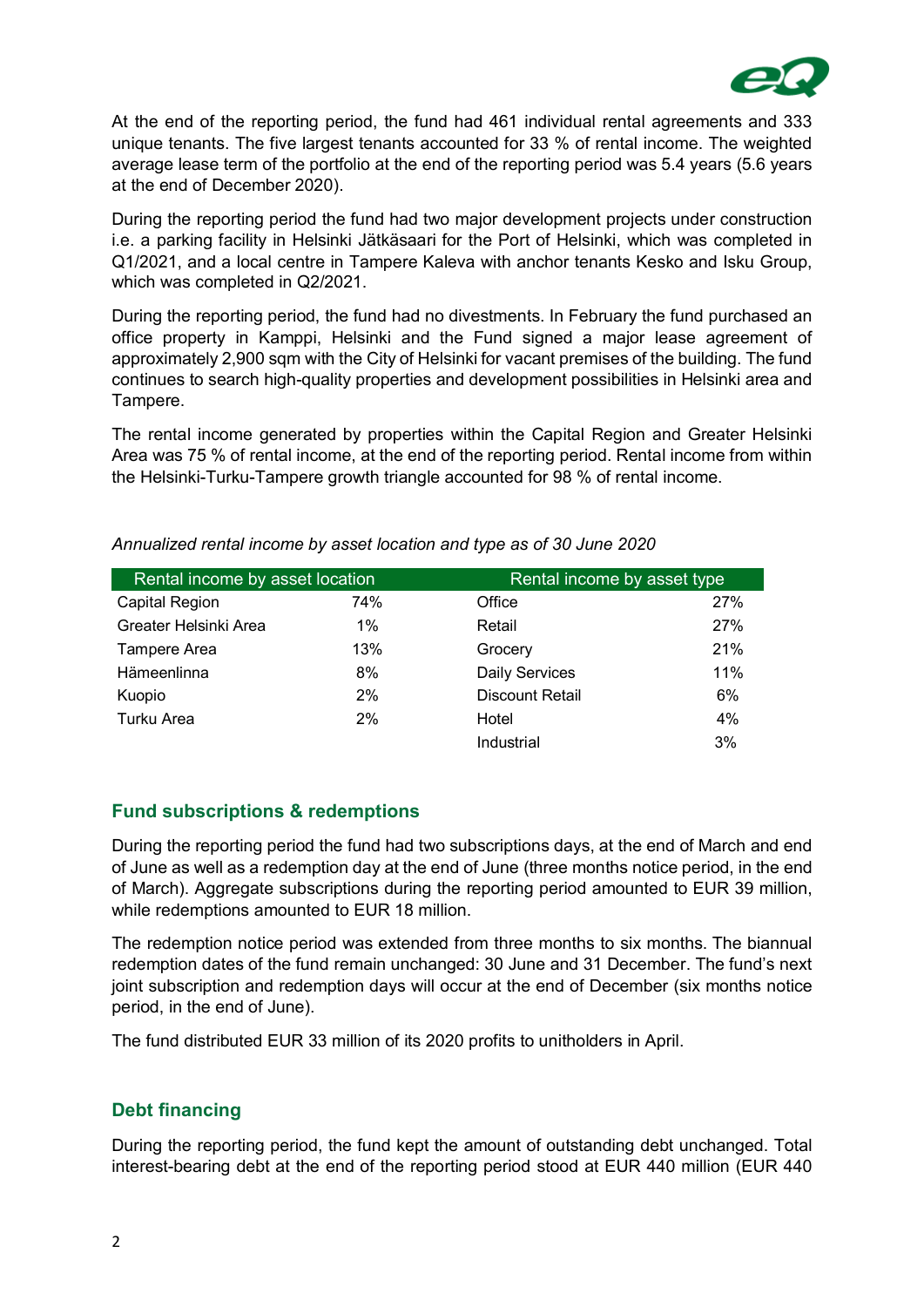

million at the end of December 2020), of which EUR 130 million was in the form of bond financing and EUR 310 million of term loans. All current financings are secured by a single pool of property assets.

In addition, the fund has an, so far unexploited, unsecured EUR 15 million revolving credit facility usable on short notice for any general business purposes.

In accordance with the fund rules, the fund may raise long-term debt the up to half of the gross asset value of the fund.

As of the end of June 2021 the fund's LTV ratio was 39.6 % (39.7 % as of the end of December 2020). The fund's interest coverage ratio was 5,6x (4.5x) on a rolling 12-month basis.

### **Outlook**

Increased activity has already been seen in the transaction and leasing markets and the fund continues to see attractive opportunities to continue to growth in the current market in line with its strategy. The market is expected to develop positively towards the end of the year presuming that the Covid-19 situation remains in control and restrictions can be gradually eased.

The fund expects to invest approximately EUR 280 million in new acquisitions and building projects during the next six months. The fund will continue to focus on Helsinki and Tampere area. Active letting, stable net rental income and planned transactions and development projects advocates a positive outlook for the second half of 2021, including positive equity inflow.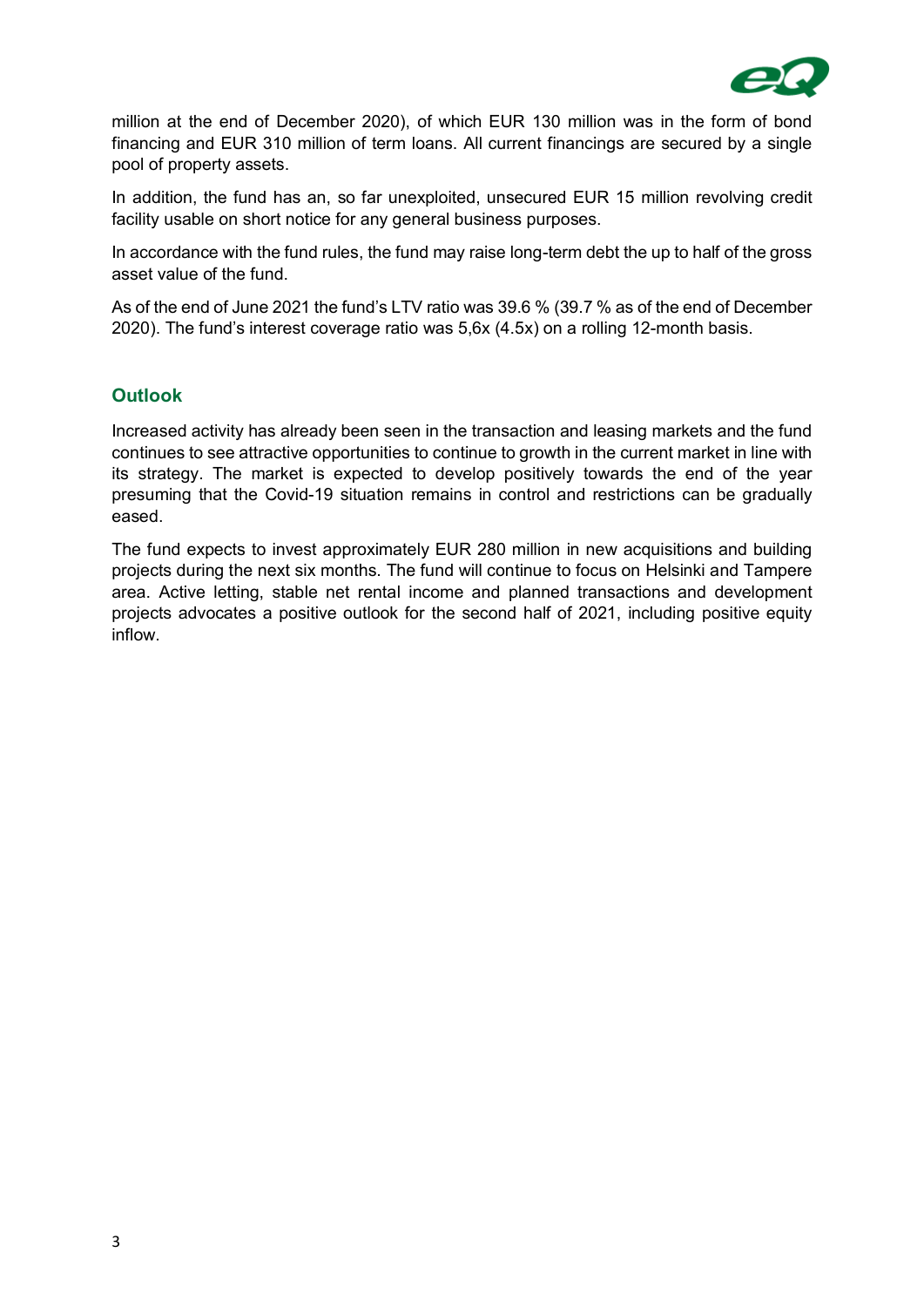

⅂

#### **eQ Liikekiinteistöt CONSOLIDATED INCOME STATEMENT 1.1.-30.6.2021**

 $\sqrt{2}$ 

| <b>Gross Rental Income</b>                                      | 33 780 804,82  |
|-----------------------------------------------------------------|----------------|
| Property operating expenses and expenses from leasing operation | -10 529 164,15 |
| <b>Net Rental Income</b>                                        | 23 251 640,67  |
|                                                                 |                |
| Property sale gains                                             | 124 770,80     |
| Unrealized profit (loss) for the period                         | 23 878 853,78  |
| Other operating gains                                           | 17 827 983,70  |
| Fees to the management company and custodian                    | -7 252 566,78  |
| Other operating expenses                                        | -3 005 748,15  |
| <b>Operating Profit</b>                                         | 54 824 934,02  |
|                                                                 |                |
| Financial income                                                | 1 325 353,13   |
| Interest to financial institutions                              | -4 037 694,44  |
| <b>Financial expenses</b>                                       | 0,00           |
| <b>Profit before taxes</b>                                      | 52 112 592,71  |
| <b>Profit for the period</b>                                    | 52 112 592,71  |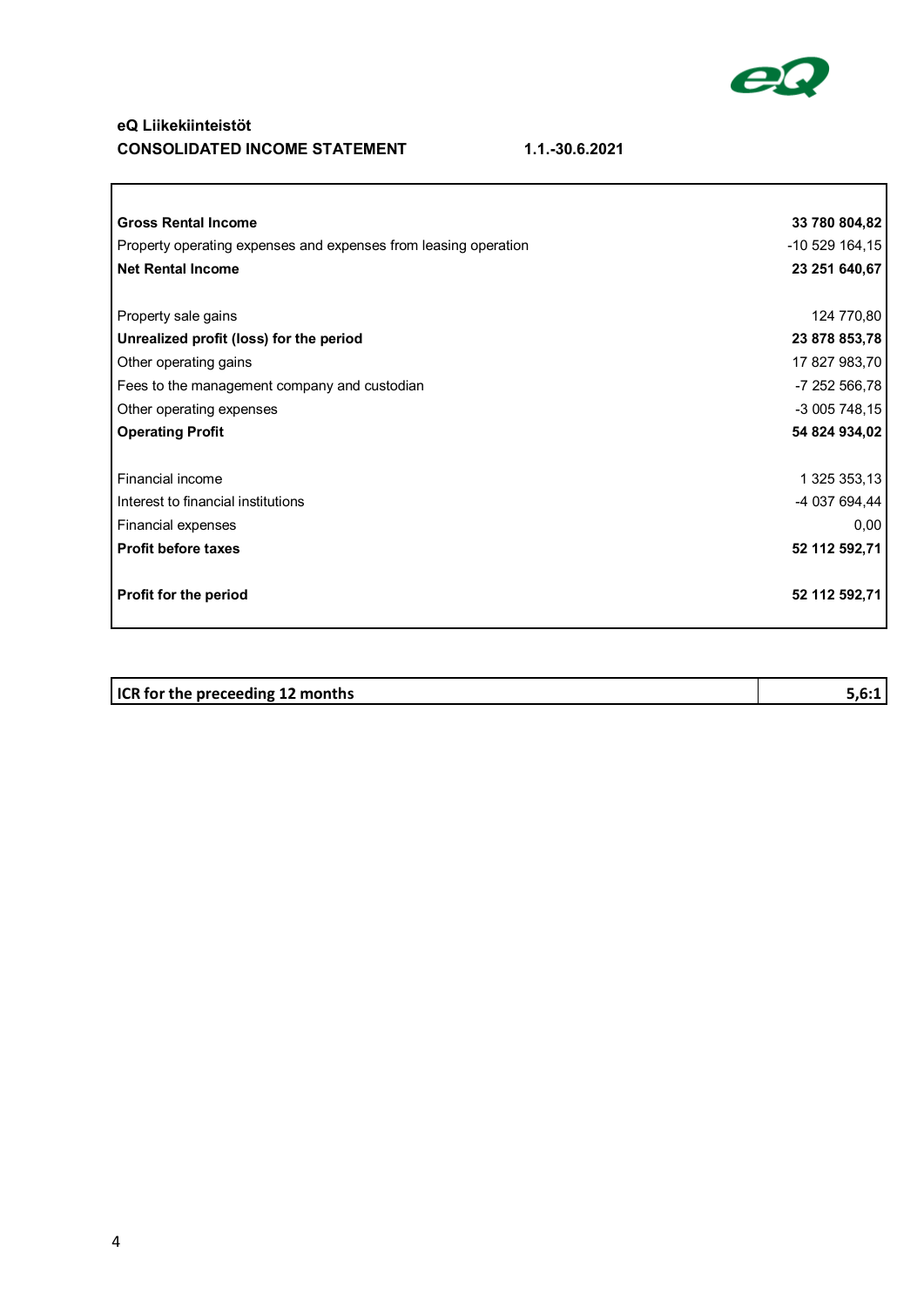

٦

# **eQ Liikekiinteistöt CONSOLIDATED BALANCE**

 $\Gamma$ 

**SHEET 30.6.2021**

| <b>ASSETS</b>                               |                                                            |                                  |
|---------------------------------------------|------------------------------------------------------------|----------------------------------|
| NON-CURRENT ASSETS                          |                                                            |                                  |
| Investment properties                       |                                                            | 1 037 000 000,00                 |
| Other intangible assets                     |                                                            | 20 035 584,06                    |
|                                             |                                                            |                                  |
| <b>CURRENT ASSETS</b>                       |                                                            |                                  |
| Short-term receivables                      |                                                            |                                  |
|                                             | Other receivables                                          | 39 894 984,84                    |
|                                             | Prepayments and accrued income                             |                                  |
| CASH AND CASH EQUIVALENTS                   |                                                            | 55 302 626,14                    |
| <b>TOTAL ASSETS</b>                         |                                                            | 1 152 233 195,04                 |
|                                             |                                                            |                                  |
| <b>EQUITY AND LIABILITIES</b>               |                                                            |                                  |
| <b>FUND VALUE</b>                           |                                                            |                                  |
| Fund assets                                 |                                                            | 644 146 692,96                   |
| <b>Distributions</b>                        |                                                            | -32 989 407,12                   |
| Profit for the previous periods             |                                                            | 19 210 510,27                    |
| Profit for the period                       |                                                            | 52 112 592,71                    |
| <b>TOTAL FUND VALUE</b>                     |                                                            | 682 480 388,82                   |
|                                             |                                                            |                                  |
|                                             |                                                            |                                  |
|                                             |                                                            |                                  |
|                                             |                                                            |                                  |
|                                             |                                                            |                                  |
| Short-term liabilities                      |                                                            |                                  |
|                                             | Other liabilities                                          | 9 489 840,15                     |
|                                             | Accruals and deferred income                               | 20 262 966,07                    |
| <b>TOTAL LIABILITIES</b>                    |                                                            |                                  |
| <b>TOTAL EQUITY AND LIABILITIES</b>         |                                                            | 1 152 233 195,04                 |
| <b>LIABILITIES</b><br>Long-term liabilities | Loans from financial institutions<br>Long-term liabilities | 310 000 000,00<br>130 000 000,00 |

| <b>LINTEREST-BEARING LIABILITIES</b> | 440 000 000,00 |
|--------------------------------------|----------------|
|                                      | 1 112 338      |
| <b>FUND'S TOTAL ASSETS</b>           | 210,20         |
| <b>FUND LOAN TO VALUE</b>            | 39,56%         |